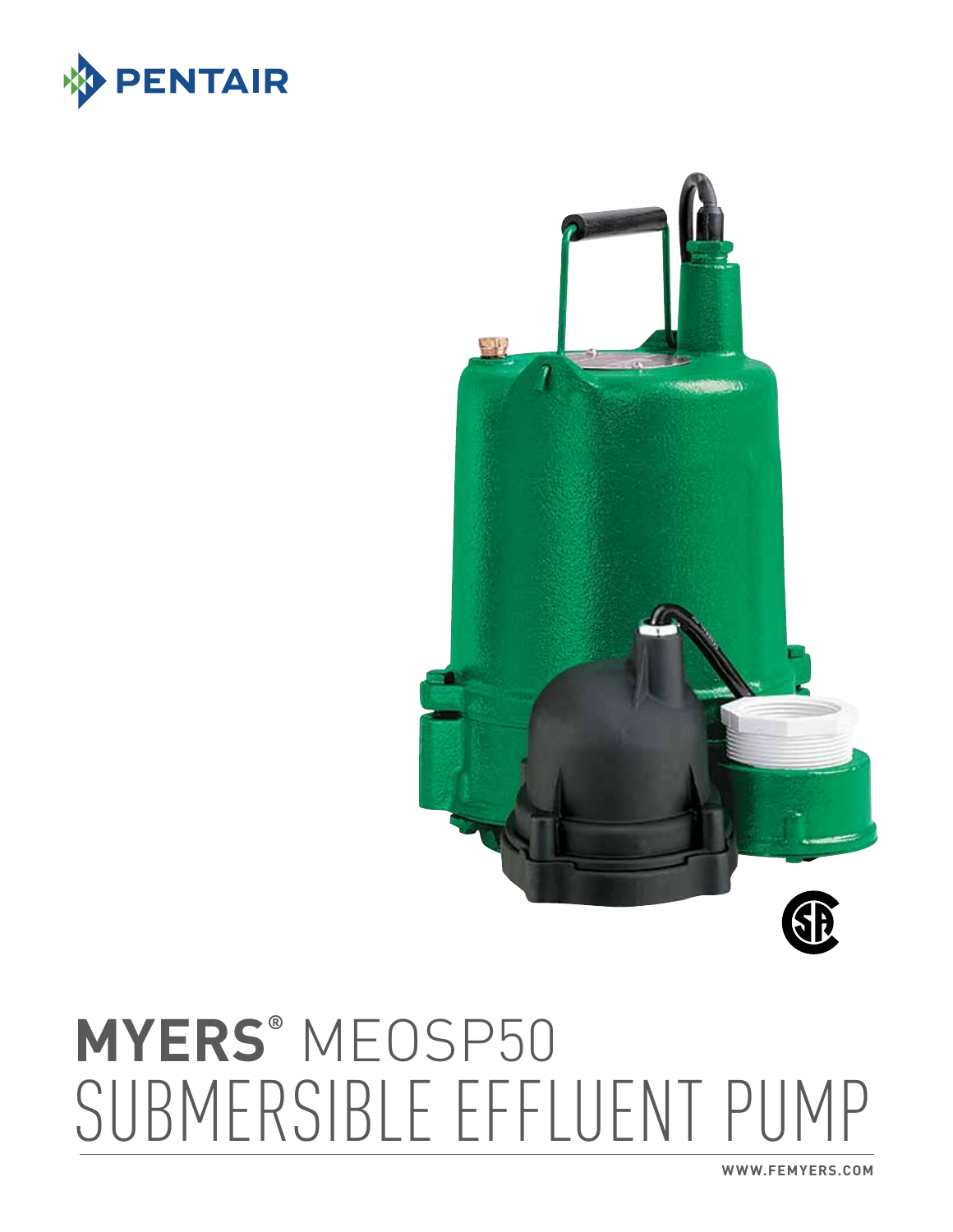## MEOSP50 Submersible Effluent Pump

### **Applications**

- Septic Tank Effluent
- Flood Control Units
- Industrial Circulators
- Elevator Pits
- Basement Sumps



The Myers MEOSP50 submersible pump is specifically designed to meet the demands of residential sump, elevator pit, septic tank effluent, industrial circulator and transfer tank applications.

The 1-1/2 inch NPT discharge pump is available with a powerful 1/2 horsepower motor, in both automatic and manual configurations, and can handle capacities up to 60 gallons per minute and heads to 25 feet.

The MEOSP50 features a heavy-duty cast iron construction that provides durability in rugged applications, as well as assisting in dissipating heat from the motor, for cooler operation. The pump's impeller, which is threaded to a stainless steel shaft, provides long life even in demanding applications, and is capable of handling up to 5/8 inch spherical solids and lint.

The MEOSP50's oil-filled motor provides superior cooling characteristics, allowing the motor to run cool and quiet for years. This oil-filled design also provides permanent lubrication of the shaft bearings, minimizing maintenance and extending the service life of the pump. In addition, to protect against overheating, the motor windings contain an automatic reset thermal overload.

Automatic models feature the exclusive Myers diaphragm pressure switch, which provides proven reliability in installations where a float might hang up. It also incorporates a unique "piggyback" plug arrangement, which allows for simple conversion to manual operation by simply removing the switch plug and inserting the motor plug directly into the electrical outlet. This feature provides an easy way of periodically cycling the pump to ensure it is operating properly.

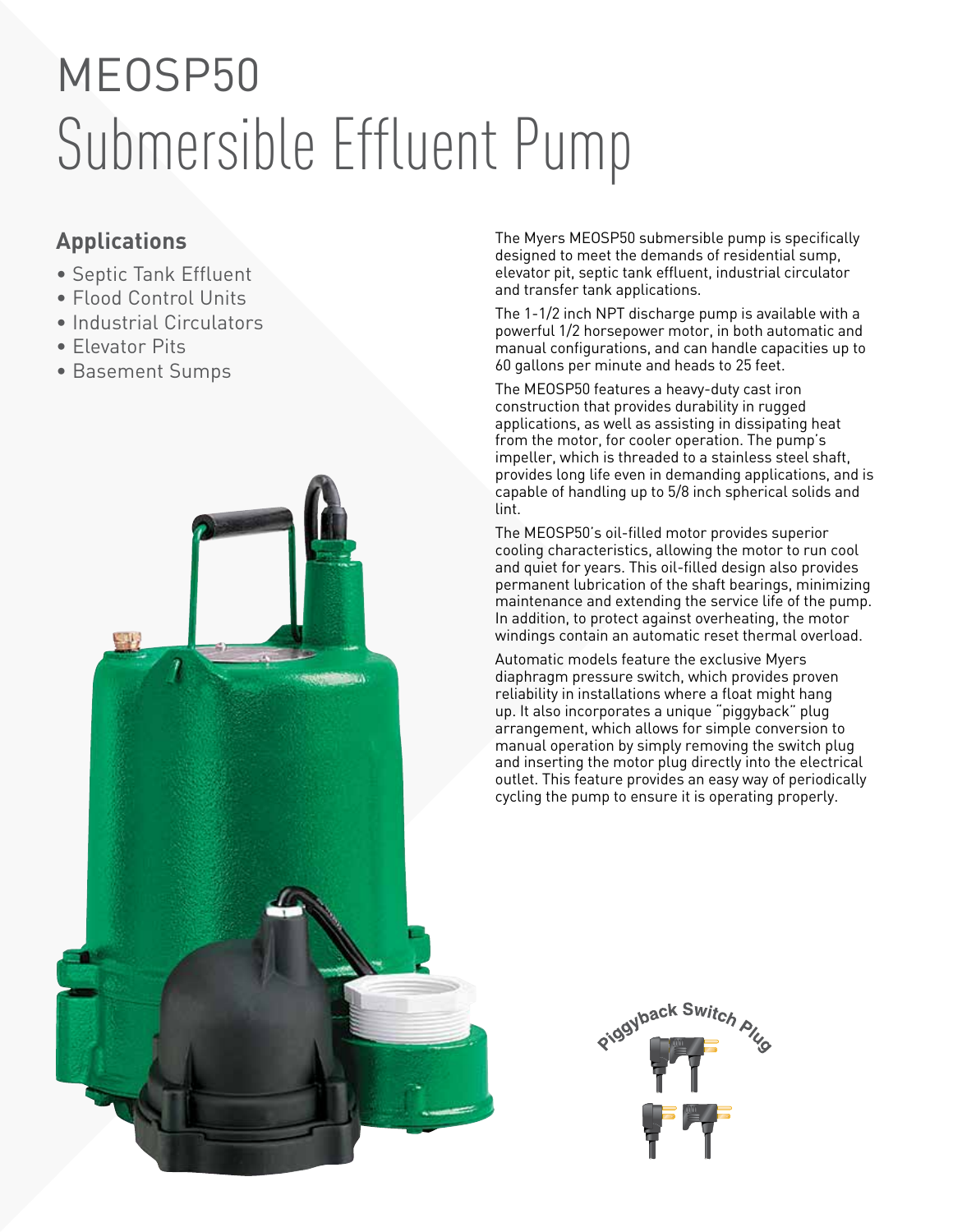### MEOSP50

The MEOSP50 is a completely submersible pump for use in basement sump, elevator pit, septic tank effluent, industrial circulator, and transfer tank applications.

Automatic models feature the exclusive Myers diaphragm pressure switch with "piggyback" plug-in arrangement, which provides proven reliability in installations where a float might hang up. Switch is easily serviced and may be easily disconnected to operate pump manually.



**A** Water-resistant power cord with molded plug is available in 10 or 20 foot lengths, and is easily field serviceable.



- **D** Powerful 1/2 HP motor runs cool and quiet for long life. Motor windings contain automatic-reset, thermal overload protection.
- **E** Mechanical shaft seal is carbon- and ceramic-faced for long, leakproof life.
- **F** Heavy-duty, cast iron construction provides long life in rugged applications.
- **G** Discharge is 1-1/2 inch NPT.



Q

- **H** The impeller, which is threaded to a stainless steel shaft, provides long life in corrosive applications, and is capable of handling up to 5/8 inch spherical solids and lint.
	-

**I** Bottom-suction design alleviates buildup of debris, providing optimum pump performance and reduced maintenance.